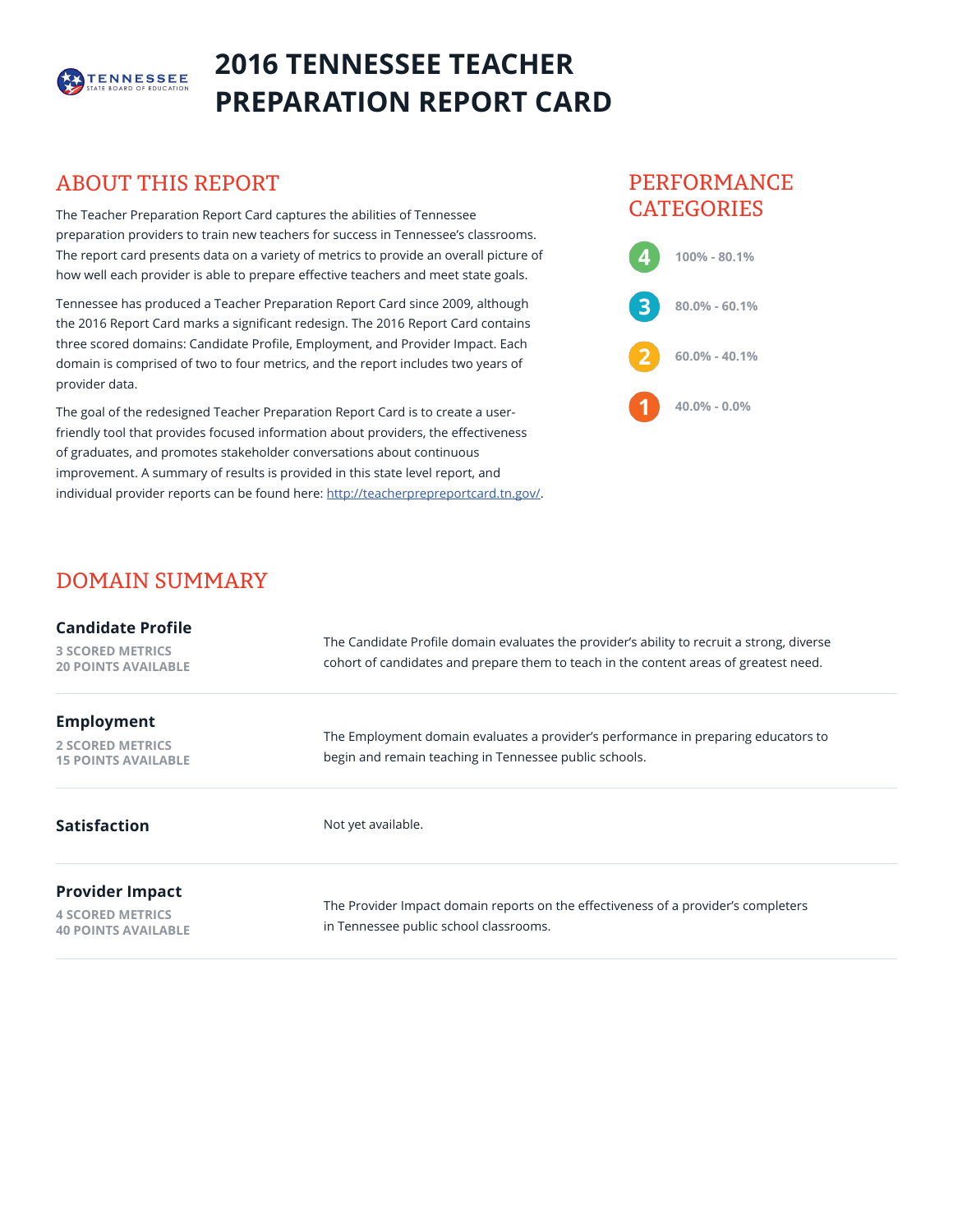# STATE COMPLETER CHARACTERISTICS

# **6,000 3,000 2013-14 2014-15 0**  $\begin{array}{r} \n 11 \ \hline \n 3,8 \ \n \end{array}$ <br>  $\begin{array}{r} \n 3,8 \ \n \end{array}$ <br>  $\begin{array}{r} \n 3,8 \ \n \end{array}$ **4,211 3,833**

#### **Percent of Completers by State of Residency**



**Number of Completers**

#### **Completers by Type of Initial Licensure Completers by Type of Clinical Practice**



### **Enrollment by Ethnicity**





#### **Percent of Admissions Based on\*:**



*\* Providers often consider multiple assessments in the admission process; some candidates were admitted using a former version of the Praxis assessment.*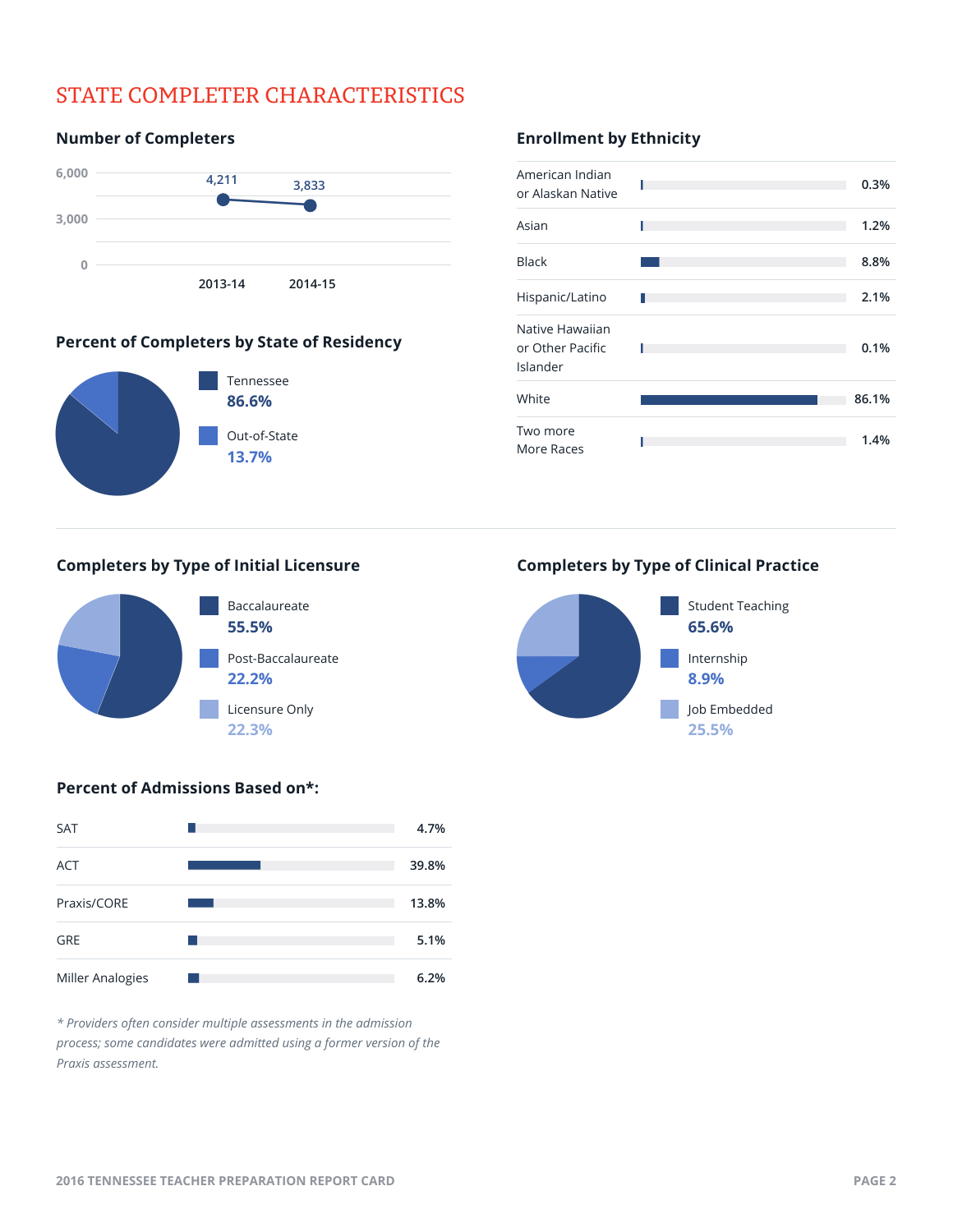# OVERALL PERCENTAGE OF PROVIDERS PER PERFORMANCE CATEGORY

In 2016, thirty providers received a scored report card. Seven providers achieved a score that placed them in Category 4, the top performance category. Eight providers placed in Category 3, while eleven providers achieved scores that corresponded to Category 2 performance. Four providers placed in Category 1.



## OVERALL COUNT OF PROVIDERS BY PERCENT OF POINTS EARNED



*Two institutions, Fisk University and LeMoyne-Owen College, have been omitted from the results because they had fewer than 10 completers when results from 2013-14 and 2014-15 were combined.*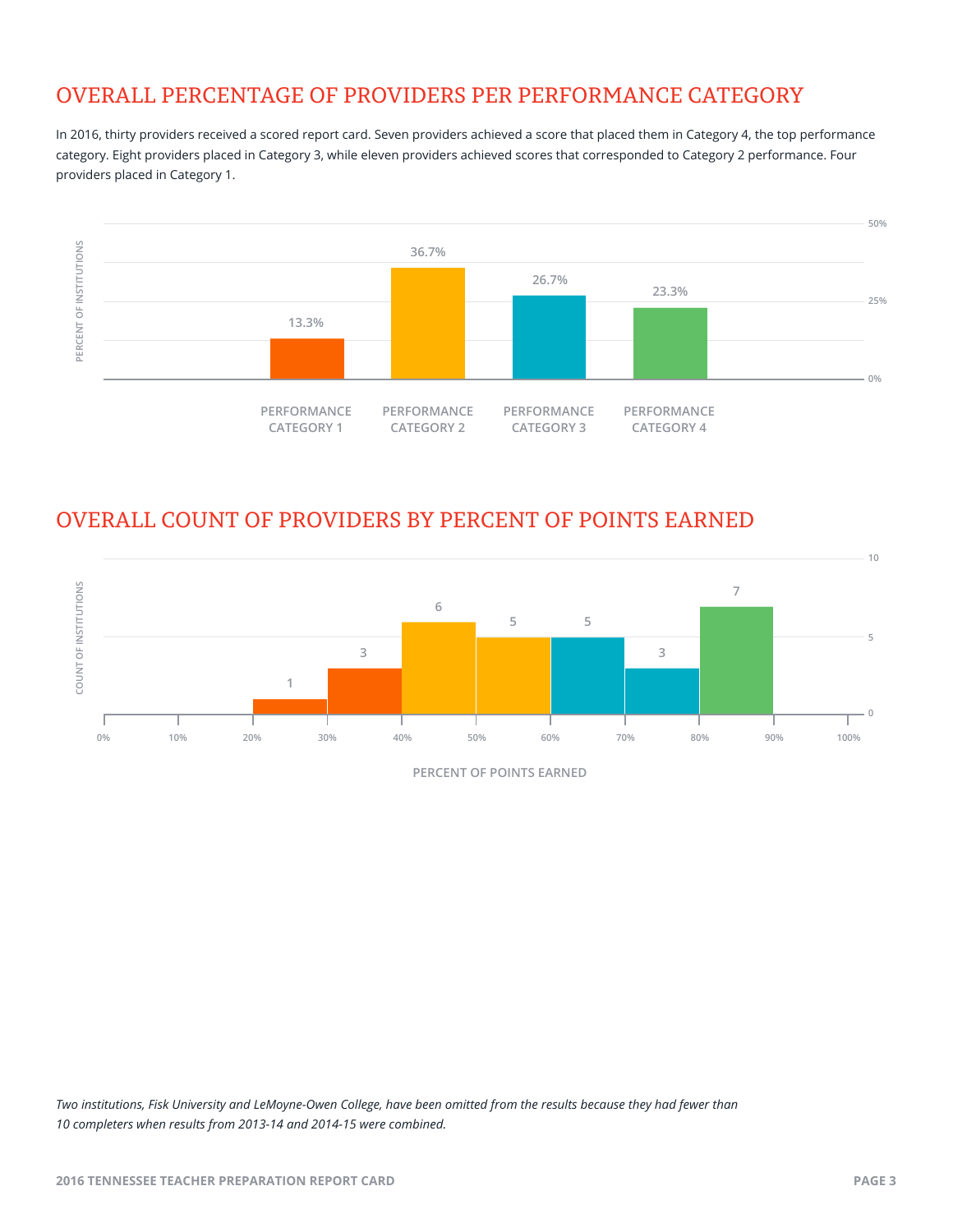# STATE SUMMARY RESULTS

| <b>PROVIDER NAME</b>                                                | <b>OVERALL</b><br><b>PERFORMANCE</b><br><b>CATEGORY</b> | <b>CANDIDATE</b><br><b>PROFILE</b> | <b>EMPLOYMENT</b> | <b>PROVIDER</b><br><b>IMPACT</b> |
|---------------------------------------------------------------------|---------------------------------------------------------|------------------------------------|-------------------|----------------------------------|
| <b>Aquinas College</b><br>Number of Completers: 33                  |                                                         |                                    |                   |                                  |
| <b>Austin Peay State University</b><br>Number of Completers: 369    | 8                                                       | 2                                  | $\mathbf{2}$      | ③                                |
| <b>Belmont University</b><br>Number of Completers: 110              | $\overline{2}$                                          | $\mathbf{2}$                       | 3                 | $\left( 1\right)$                |
| <b>Bethel University</b><br>Number of Completers: 71                | $\mathbf{1}$                                            | $\overline{\mathbf{2}}$            | n                 | $\left( 1\right)$                |
| <b>Bryan College</b><br>Number of Completers: 56                    | <b>NA</b>                                               |                                    |                   |                                  |
| <b>Carson-Newman University</b><br>Number of Completers: 167        | 8                                                       | $\mathbf{Z}$                       | 3                 | 3                                |
| <b>Christian Brothers University</b><br>Number of Completers: 80    | $\left(3\right)$                                        | $\left( 4\right)$                  | ③                 | ③                                |
| <b>Cumberland University</b><br>Number of Completers: 74            | $\overline{4}$                                          | $\mathbf{2}$                       | 4                 | 4                                |
| <b>East Tennessee State University</b><br>Number of Completers: 465 | $\overline{2}$                                          | $\blacktriangleleft$               | $\mathbf{2}$      | 3                                |
| <b>Freed-Hardeman University</b><br>Number of Completers: 121       | $\boxed{3}$                                             | 3)                                 | $\mathbf{3}$      | 3)                               |
| <b>Johnson University</b><br>Number of Completers: 51               |                                                         |                                    |                   |                                  |
| <b>King University</b><br>Number of Completers: 52                  |                                                         |                                    |                   |                                  |
| <b>Lee University</b><br>Number of Completers: 302                  |                                                         |                                    |                   |                                  |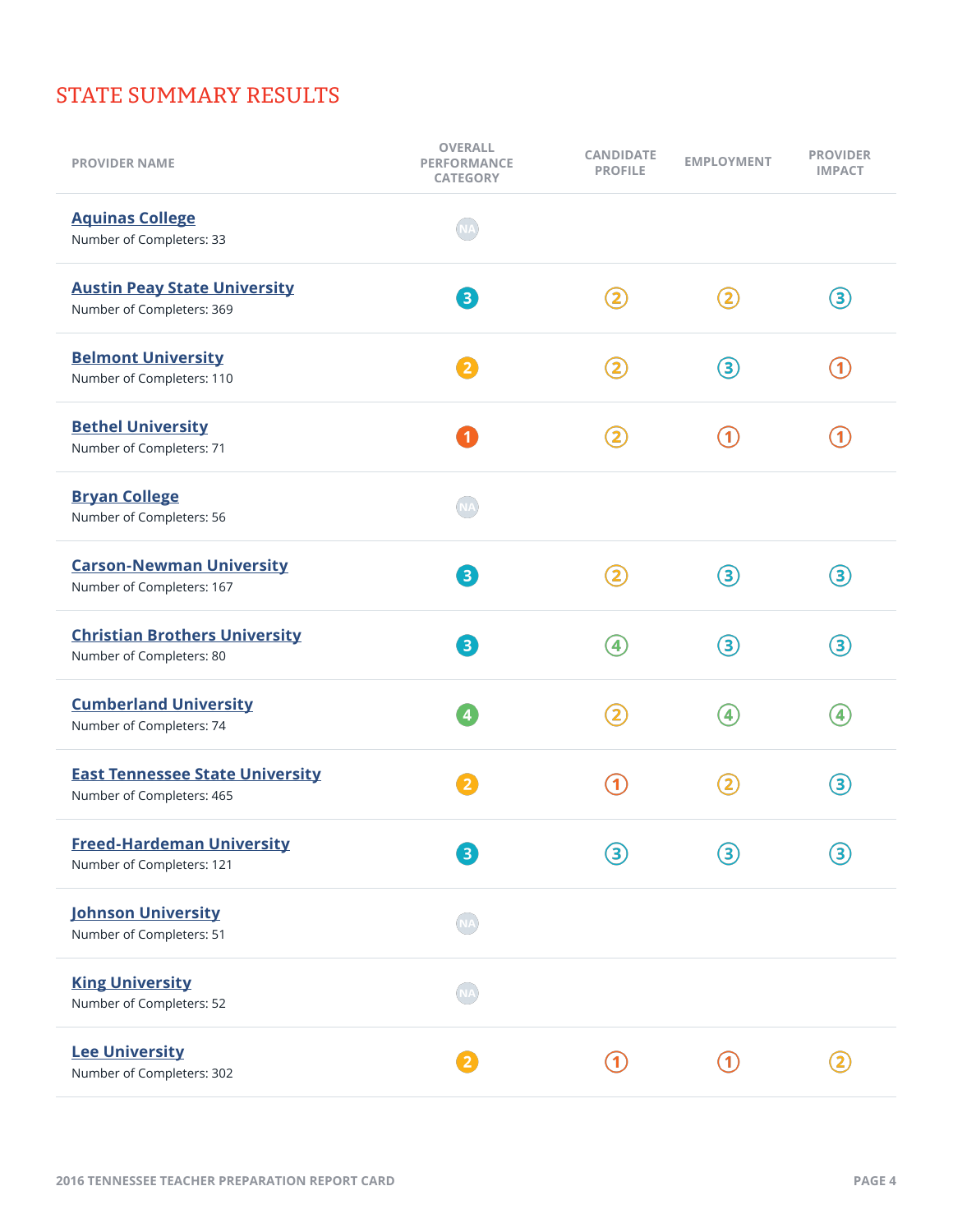| <b>PROVIDER NAME</b>                                                   | <b>OVERALL</b><br><b>PERFORMANCE</b><br><b>CATEGORY</b> | <b>CANDIDATE</b><br><b>PROFILE</b> | <b>EMPLOYMENT</b> | <b>PROVIDER</b><br><b>IMPACT</b> |
|------------------------------------------------------------------------|---------------------------------------------------------|------------------------------------|-------------------|----------------------------------|
| <b>Lincoln Memorial University</b><br>Number of Completers: 174        | $\mathbf{1}$                                            | $\left( 1\right)$                  | $\mathbf{2}$      | $\mathbf{2}$                     |
| <b>Lipscomb University</b><br>Number of Completers: 469                | $\overline{4}$                                          | ③                                  | 3                 | $\left( 4\right)$                |
| <b>Martin Methodist College</b><br>Number of Completers: 20            |                                                         |                                    |                   |                                  |
| <b>Maryville College</b><br>Number of Completers: 56                   | $\overline{2}$                                          | $\mathbf{2}$                       | 0                 | 3                                |
| <b>Memphis College of Art</b><br>Number of Completers: 21              | <b>NA</b>                                               |                                    |                   |                                  |
| <b>Memphis Teacher Residency</b><br>Number of Completers: 102          | $\overline{4}$                                          | 3                                  | $\left( 4\right)$ | $\left( 4\right)$                |
| <b>Middle Tennessee State University</b><br>Number of Completers: 711  | $\mathbf{2}$                                            | $\left  \textbf{1} \right\rangle$  | $\left( 4\right)$ | $\mathbf{2}$                     |
| <b>Milligan College</b><br>Number of Completers: 72                    | $\mathbf{1}$                                            | $\mathbf{1}$                       | 3                 | ิก                               |
| <b>South College</b><br>Number of Completers: 34                       |                                                         |                                    |                   |                                  |
| <b>Southern Adventist University</b><br>Number of Completers: 66       |                                                         |                                    |                   |                                  |
| <b>Teach for America - Memphis</b><br>Number of Completers: 321        |                                                         | $\left( 4\right)$                  | $\left( 4\right)$ | $\left( 4 \right)$               |
| <b>Teach for America - Nashville</b><br>Number of Completers: 205      |                                                         | $\left( 4 \right)$                 | $\mathbf{2}$      | 4                                |
| <b>Tennessee State University</b><br>Number of Completers: 109         | 3                                                       |                                    |                   |                                  |
| <b>Tennessee Technological University</b><br>Number of Completers: 756 |                                                         | $\mathbf{1}$                       |                   |                                  |